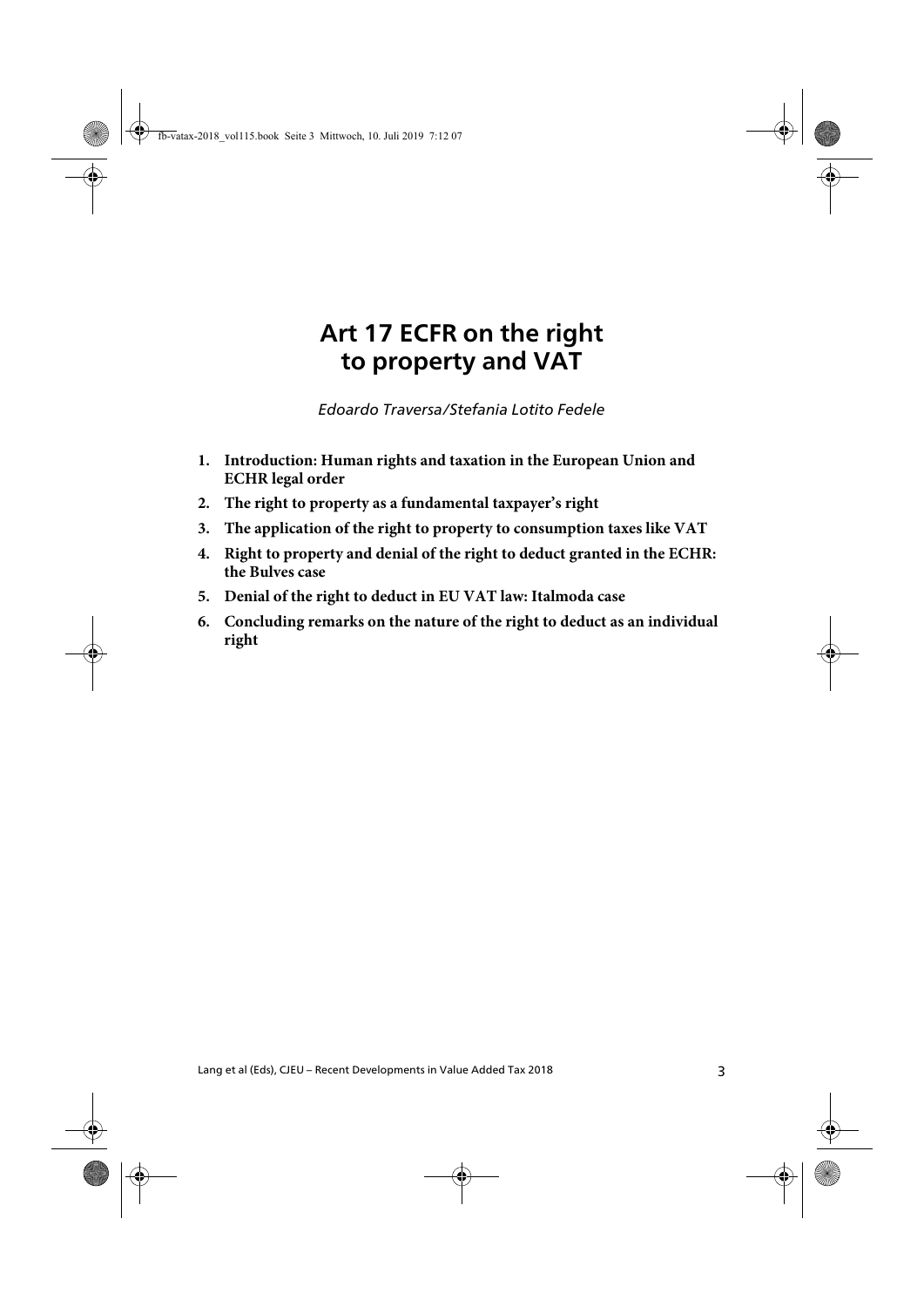## **1. Introduction: Human rights and taxation in the European Union and ECHR legal order**

Although the EU harmonization process in the area of Value-added tax started several decades ago, issues relating to its compatibility with fundamental rights have only arisen relatively recently.<sup>1</sup> As the case law of the European Court of Human Rights shows, human rights may have an impact on the application of VAT domestic rules in many areas, such as administrative penalties and sanctions, criminal proceedings, procurement of evidence, procedural guarantees, VAT fraud and abuse, VAT exemptions, VAT deductions or VAT increases. Despite the fact that the terms "tax", "taxation" or any other concept related to it do not appear in any provision of the European Convention on Human Rights, except in Art. 1 of Protocol No.1<sup>2</sup>, many ECHR judgments have been rendered on various issues relating to the application of tax laws: the principle of legality of taxation and legitimate purpose<sup>3</sup>, the principle of clarity of standards<sup>4</sup>, the principle of unreasonable non-retroactivity of substantive tax rules<sup>5</sup>, the principle of proportionality of the tax<sup>6</sup>, the principle of non-discrimination<sup>7</sup>, the right to silence and nonself-incrimination<sup>8</sup>; and the ne bis in idem principle under Art. 4 of Protocol No. 7.<sup>9</sup> Other cases concern the procedural guarantees relating to due process of law and fair trial (reasonable duration, impartiality of the judging body, guarantee regarding the evaluation of the evidence, etc.).

In this context, this chapter will address the question whether VAT taxable persons can rely on the right to property (Art. 17 of the EU Charter in conjunction with Art. 52 of the Charter) in order to safeguard their right to input VAT deduction, particularly in situations where tax authorities suspect a fraud or an abuse. The analysis will concentrate on two cases: the Bulves case (ECHR) and the Italmoda case (CJEU). Finally, we will comment on the legal nature of the right to deduct from a fundamental rights perspective.

<sup>1</sup> Lejeune/Vermeire, The CJEU as Guardian of the Charter of Fundamental Rights of the European Union, in: M. Lang et al. (eds.), CJEU – Recent Developments in Value Added Tax 2015, p. 335.

<sup>2</sup> Only Art. 1 of the First Additional Protocol, after its first paragraph which states that "every natural or legal person has the right to respect for his goods", recognizes through the second paragraph the "right of the States to put into force the laws which they deem necessary to regulate the use of the goods in a manner which is in the general interest or to ensure the payment of taxes or other contributions or fines".

See the cases: echr, 12 September 2007, Burden and Burden v. United Kingdom, Application No. 13378/05; echr, 6 July 2003, Buffalo s.r.l. v. Italy, Application No. 38746/97; echr, 16 April 2002, Dangeville v. France, Application no. 36677/97, etc.

<sup>3</sup> ECHR, 23 February 1995, Gasus Dosier und Fordertechnick GmbH vs. Netherlands, Application No. 15375/89.

<sup>4</sup> ECHR, 14 October 2010, ShchoKin v. Ukraine, Applications nos. 23759/03 and 37943/06.

<sup>5</sup> ECHR, 16 March 2010, Belmonte v. Italy, Application No. 72638/01.

<sup>6</sup> ECHR, 4 November 2013, Imbert de Tremiolles v. France, No.K.M. v Hungary, Application no. 49570/11.

<sup>7</sup> ECHR, 1st July 2014, S.A.S. v. France, Application No. 43835/11.

<sup>8</sup> ECHR, 5 April 2012, Chambaz v. Switzerland, Application No. 11663/04.

<sup>9</sup> ECHR, 4 March 2014, Grande Stevens and Others v. Italy.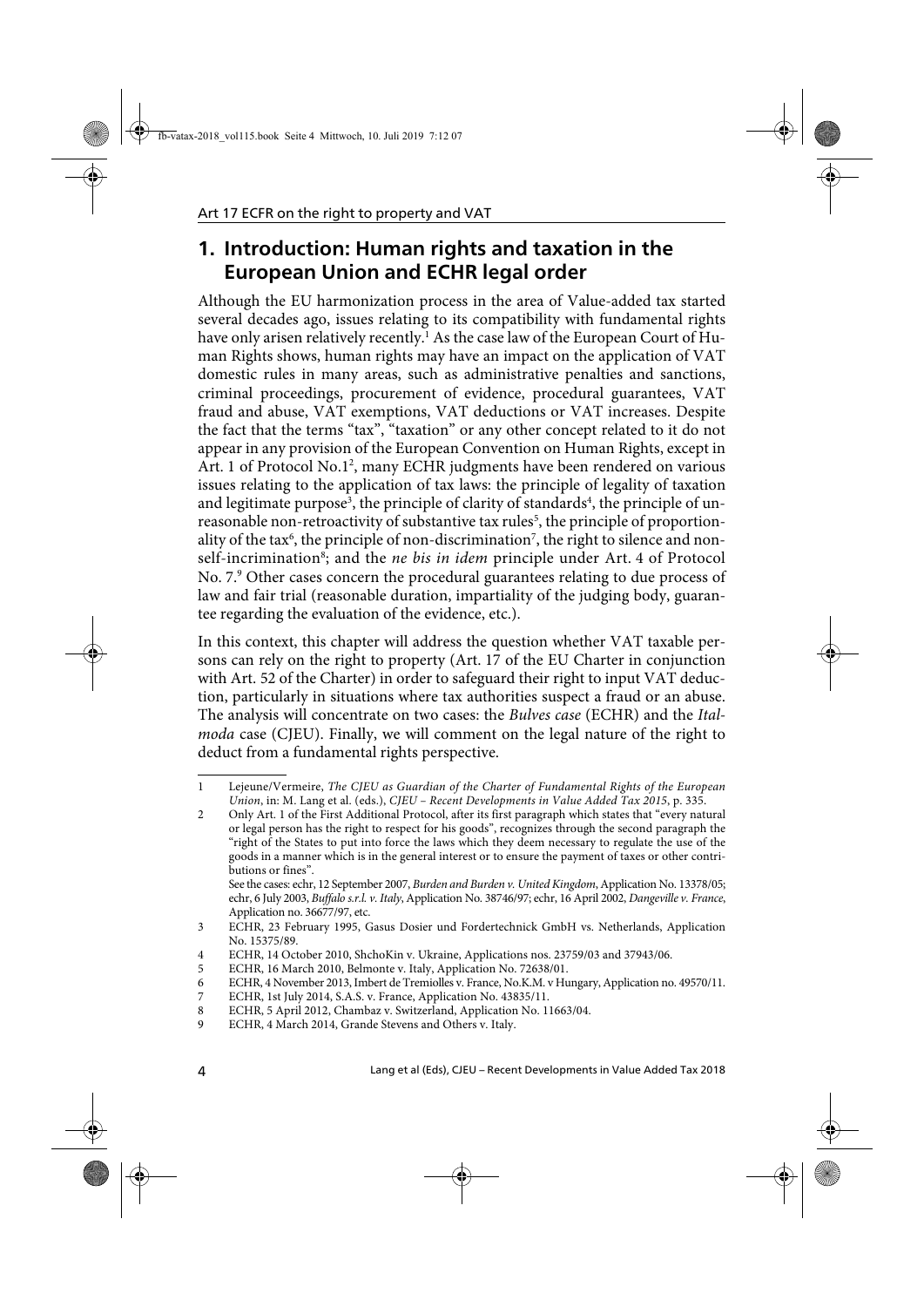### **2. The right to property as a fundamental taxpayer's right**

By its coercive nature, a tax has a potentially restrictive impact on the enjoyment of property rights. In order to prevent any a priori conflict between taxation and human rights, Art. 1(1) of the Protocol to the European Convention on Human Rights contains a specific clause in the second paragraph stating that the right to property does not prevent Member States from applying laws aimed at "ensuring the payment of taxes or other contributions or fines". However, the broad wording of this safeguard clause does not provide for absolute protection of public authorities in the exercise of their taxing powers but has to be read in light of the principle of proportionality (functional protection).

The European Court of Human Rights has clarified, in its ruling on a Hungarian case concerning the application of a 98% tax on severance payments in the public sector above a certain threshold,<sup>10</sup> that the exercise of the power to tax in accordance with human rights goes beyond the mere respect for the principle of legality but has also a substantive nature.

This safeguard clause does not exist in the EU Charter of Fundamental Rights (or in the Inter-American Convention on Human Rights). However, it is applied in the legal system of the European Union by virtue of the correspondence between Art. 1, I ECHR Protocol and Art. 17 of the EU Charter. In fact, the first paragraph of both articles, in addition to affirming the protection of the right to property within the Charter of Human Rights, recognizes the limitations for reasons of public utility in the cases and in the manner provided by law.

In the absence of a ruling by the Court of Justice of the European Union on the interpretation of Art. 17 of the EU Treaty, $<sup>11</sup>$  it remains to be seen whether it entails</sup> the principle of non-confiscation capable of establishing a minimum level of protection of property rights against excessive taxation within the legal system of the European Union.

Such an evolution would also be needed in order to effectively address the wellknown issue of international double taxation between Member States. In Kerckhaert-Morres and other subsequent cases,<sup>12</sup> the Court of Justice found that double taxation of cross-border dividends was compatible with the fundamental freedoms, since it was a legitimate consequence of the parallel exercise of taxing powers by two Member States.<sup>13</sup> Another example is the famous *Block case*, in which

Lang et al (Eds), CJEU – Recent Developments in Value Added Tax 2018 5

<sup>10</sup> ECHR, 14 May 2013, N.K.M. v. Hungary (Application No. 66529/11); see also ECHR, 4 November 2013, Gáll v. Hungary (Application No. 49570/11).

<sup>11</sup> See however CJEU, 5 July 2012, C-558/10, Bourges-Manoury and Heitz, EU:C:2012:418, which concerns Art. 13, Protocol on the Privileges and Immunities of the European Communities.

<sup>12</sup> CJEU, 14 November 2006, C-514/04, Kerckhaert-Morre, EU:C:2006:713.

<sup>13</sup> In this context, it would seem useful to recall another known judgment on the subject: CJEU, 20 November 2001, Joined Cases C-414/99 to C-416/99, Zino Davidoff and Levi Strauss, EU:C:2001:617.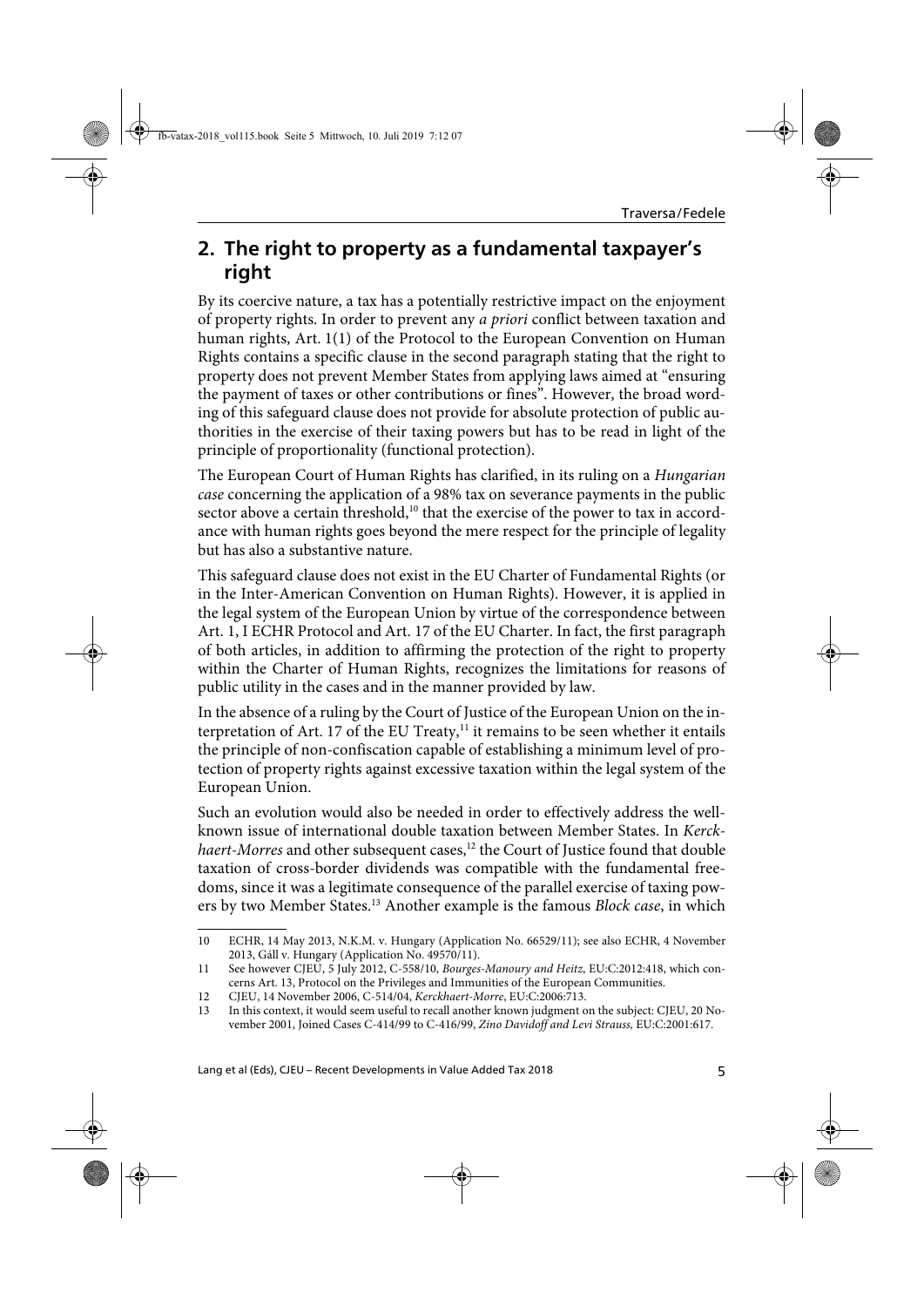the simultaneous application of the personal link to the taxation of the heir (in Spain) and the *de cuius* (in Germany), in the absence of a Double Taxation Convention applicable to the subject of inheritance and gift tax, in fact deprived the heir of the right to receive the inherited property.

Consequently, while the European Court of Human Rights recognizes the need to protect the right to property against arbitrary and confiscatory forms of taxation, the European Court of Justice considers that the disparities between the European system and that of a Member State cannot legitimately cause the confiscatory effects of the tax levy. EU law in its current state clearly lacks, despite some references in its caselaw,<sup>14</sup> a unified theory of taxpayer's protection according to ability to pay.<sup>15</sup>

### **3. The application of the right to property to consumption taxes like VAT**

An increasing number of cases are coming before the Court of Justice of the European Union as regards the compatibility of VAT rules with the EU Charter.16 Just to mention few clear (and particularly significant) examples of the direct relevance of the Charter in specific VAT cases, there are the Akerberg Fransson case (C-617/10), which stated that the national rules on tax penalties and criminal proceedings fall within the scope of Art. 50 of the Charter and must comply with the principle "not to be unished twice for the same offence" and the case WebMind-Licenses, which established that the use of evidence obtained by the tax authorities without the taxable person's knowledge in the context of ongoing parallel criminal proceedings must not breach Art. 7 of the EU Charter regarding the right to private life.17 However, no CJEU case thus far has dealt with the application of the right to property in tax matters.

Looking at the ECHR case law, the first question which arises regarding the application of the right to property to indirect tax measures is whether and to what extent there are "possessions" which are to be protected. This question is harder to answer than one might anticipate, even though is often claimed that "every tax is

<sup>14</sup> CJEU, 12 June 2018, C-650/16, Bevola and Jens W. Trock v. Denmark, ECLI:EU:C:2018:424.

<sup>15</sup> On ability to pay and EU law, see F. Alfredo García-Prats, Subjective Ability to Pay: Schumacker and E. Traversa, Objective Ability to Pay: The Gerritse Case, in: W. Haslehner et al. (eds.), Landmark Decisions of the ECJ in Direct Taxation, Kluwer, 2015, p. 1 et seq. and p. 21 et seq. See also Vogel, The justification for taxation: a forgotten question, in The American Journal of Jurisprudence, 1988, p. 19 et seq.

<sup>16</sup> The Charter of Fundamental Rights of the European Union became legally binding following its entry into force with the Lisbon Treaty on 1 December 2009, and it has the same legal value as the EU Treaties.

<sup>17</sup> See K. Egholm Elgaard, The impact of the Charter of Fundamental Rights of the European Union on VAT law, World Journal of VAT/GST Law, 2016, p. 63 et seq.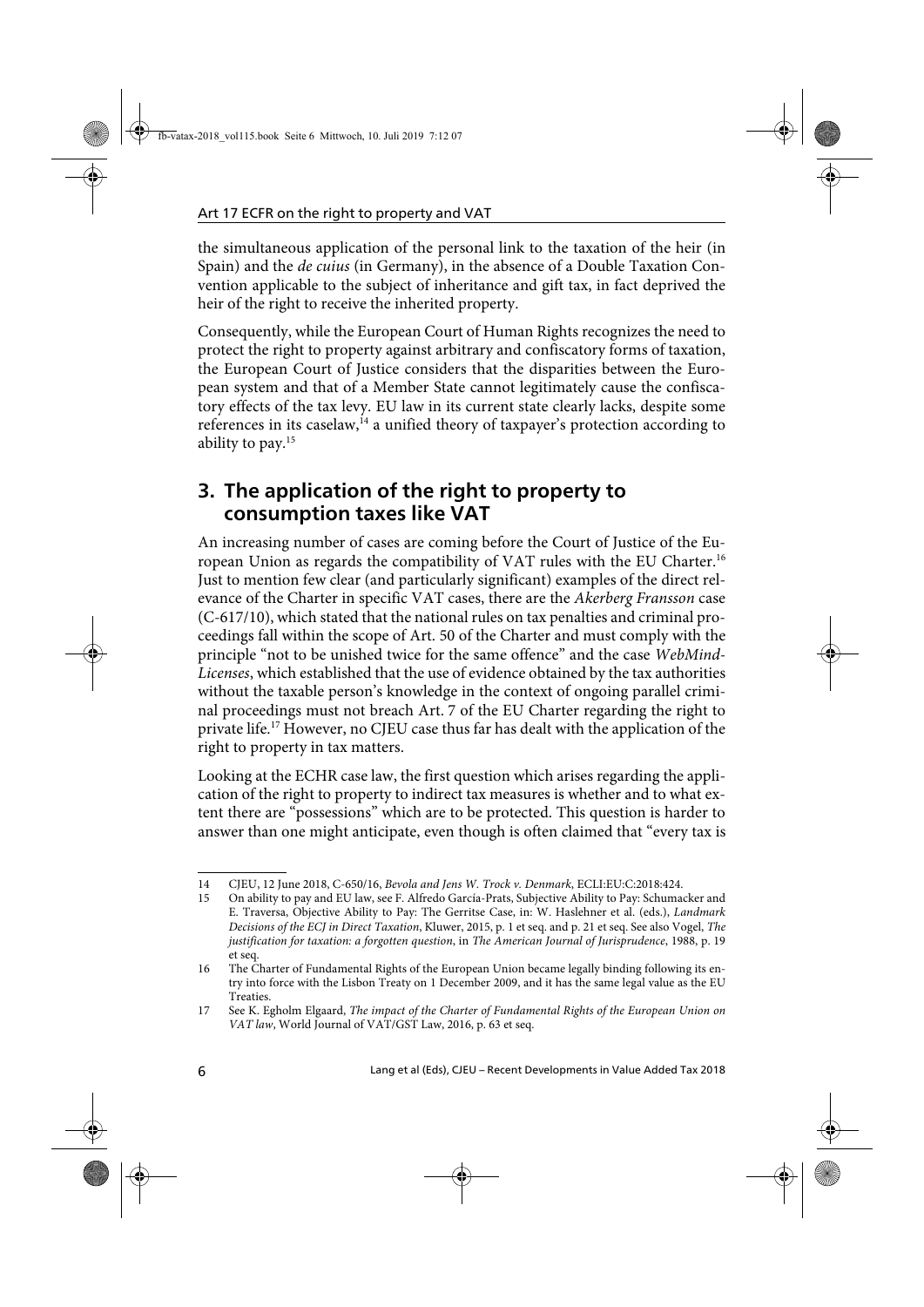an infringement of one's property rights", which implies that at some point property has been taken away from the taxpayers, amounting to at least a *prima facie* violation of property rights. It may appear relatively straightforward that the right to property could apply to property taxes as well as direct taxes like income taxes. Nevertheless, its application to consumption taxes may be more controversial, because in that case the economic burden of the tax may be shifted to a person other than the taxpayer and/or incorporated in the price of the goods or services.

While theoretical discussions could also arise concerning the moment the property was taken away by a taxation measure, the ECtHR has taken a very pragmatic approach. The Commission on Human Rights accepted relatively early, that every tax measure forms an interference with the right to property: "The Commission is of the opinion that any legislation which introduces some sort of fiscal obligation will as such deprive the involved of a possession, namely the amount of money which must be paid". According to the ECtHR, the taxpayer is protected irrespective of the method by which the tax is levied.18 According to the Court, the fact that tax was withheld might even provide a further indication that property was in fact acquired by a taxpayer: the very fact that tax was imposed on this income demonstrates that it was regarded as existing revenue by the state, it being inconceivable to impose tax on a non-acquired property or revenue".<sup>19</sup> Given this very broad interpretation, it is not surprising that in the (tax) case law of the ECtHR, the existence of a possession is often assumed or not contested by the respondent state.<sup>20</sup> In accordance with this stance, the Court has also confirmed that the right to tax repayments and even the expectation to be able to deduct input VAT are "possessions" which fall within scope of the right to property.

#### **4. Right to property and denial of the right to deduct granted in the ECHR: the Bulves case**

The decision of the European Court of Human Rights (ECtHR) of 22 January 2009 in the case of Bulves AD vs. Bulgaria<sup>21</sup> offers an interesting example of the interplay between VAT law and human rights. This case concerned the disallowance under Bulgarian domestic legislation of input VAT where the trader in question was apparently compliant and had no control over its supplier. The case dates from 2000 and so pre-dates Bulgaria's accession to the European Union. Nevertheless, the ECtHR quoted in its judgments the decisions of the European Court

<sup>18</sup> ECHR, 4 November 2013, N.K.M. v. Hungary (Application No. 66529/11).

<sup>19</sup> ECHR, 14 May 2013, N.K.M. v. Hungary (Application No. 66529/11).

<sup>20</sup> There are, however, some exceptions to this, where the respondent government has contested the existence of possessions. See, e.g., ECtHR, 7 December 2000, Drosopoulos v. Greece (Application No. 40442/98); ECtHR, 22 January 2009, Bulves v. Bulgaria (Application No. 3991/03).

<sup>21</sup> Application number 3991/03.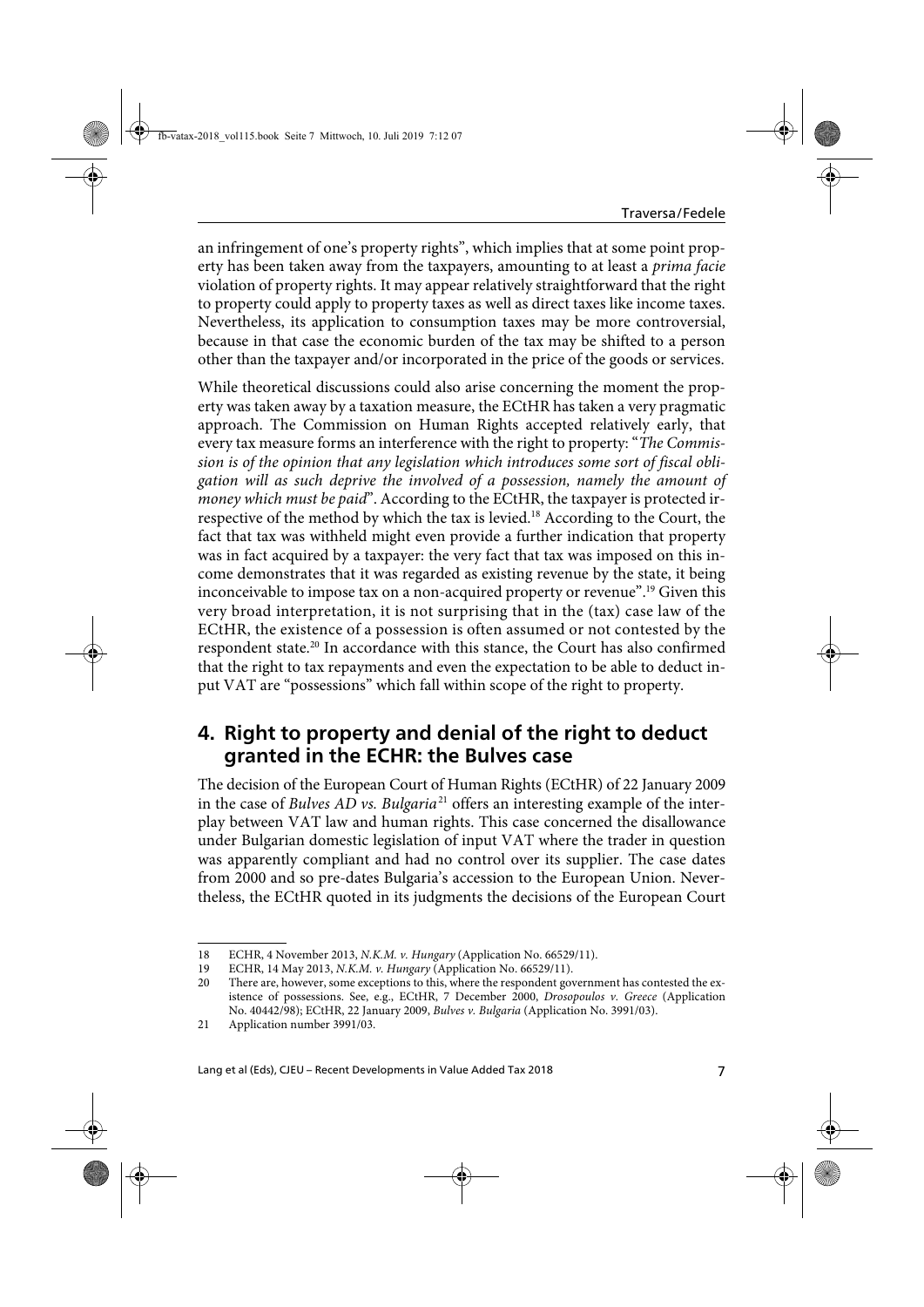of Justice in Optigen Ltd (and the related cases<sup>22</sup>) and Axel Kittel (and the related  $cases^{23}$ ).

Briefly, the applicant company appealed to the ECtHR alleging a violation of Art. 1 of the First Protocol in that it had been denied the peaceful enjoyment of its possessions. The applicant company's case was based on the following contentions: the fact that it had complied fully with the VAT legislation, its absence of control over its supplier and the absence of any reason for it to believe the supplier had not paid over the VAT, and the fact that it should not be denied the deduction of the input VAT on the grounds of failure of the supplier to account properly.

The ECtHR first confirmed that the applicant company had at least a legitimate expectation of being able to deduct its input VAT and this amounted to a "possession" within the meaning of Art. 1 of the First Protocol. The denial of the deduction constituted an interference with the possession and the consequent question was whether this interference could be justified by the government. This required a "fair balance" to be struck between the demands of the general interest of the community and the protection of the company's fundamental rights as well as a reasonable relationship of proportionality between the means employed and the aims pursued. The ECtHR considered that the general interest of the community was in preserving the financial stability of the VAT system and curbing any fraudulent abuse. The Court noted the applicant company paid the VAT twice, once on payment of the original invoice (which was eventually paid over to the state) and once again on the tax assessment. There was, therefore, no negative effect on the state budget. There was also no indication of any involvement by the applicant company in any fraudulent abuse. Accordingly, the ECtHR concluded as follows:

Considering the timely and full discharge by the applicant company of its VAT reporting obligations, its inability to secure compliance by its supplier with its VAT reporting obligations and the fact that there was no fraud in relation to the VAT system of which the applicant company had knowledge, the Court finds that latter should not have been required to bear the full consequences of its supplier's failure to discharge its VAT reporting obligations in timely fashion, by being refused the right to deduct the input VAT and, as a result, being ordered to pay the VAT a second time, plus interest. The Court considers that this amounted to an excessive individual burden on the applicant company which upset the fair balance that must be maintained between the demands of the general interest of the community and the requirements of the protection of the property rights.

There had accordingly been a violation of Art. 1 of Protocol No. 1. The case is not only relevant because of references to ECJ case law. It is one of a very small number of cases where the ECtHR has been willing to strike down a provision of do-

<sup>22</sup> CJEU, 12 January 2006, joined cases C-354/03, C-355/03 and C-484/03, Optigen Ltd, Fulcrum Electronics Ltd and Bond House Systems Ltd v. Commissioners of Customs & Excise, EU:C:2005:89.

<sup>23</sup> CJEU, 6 July 2006, joined cases C-349/04 and C-404/04, Axel Kittel vs. Belgian State and Belgian State v. Recolta Recycling SPRL, EU:C:2005:397.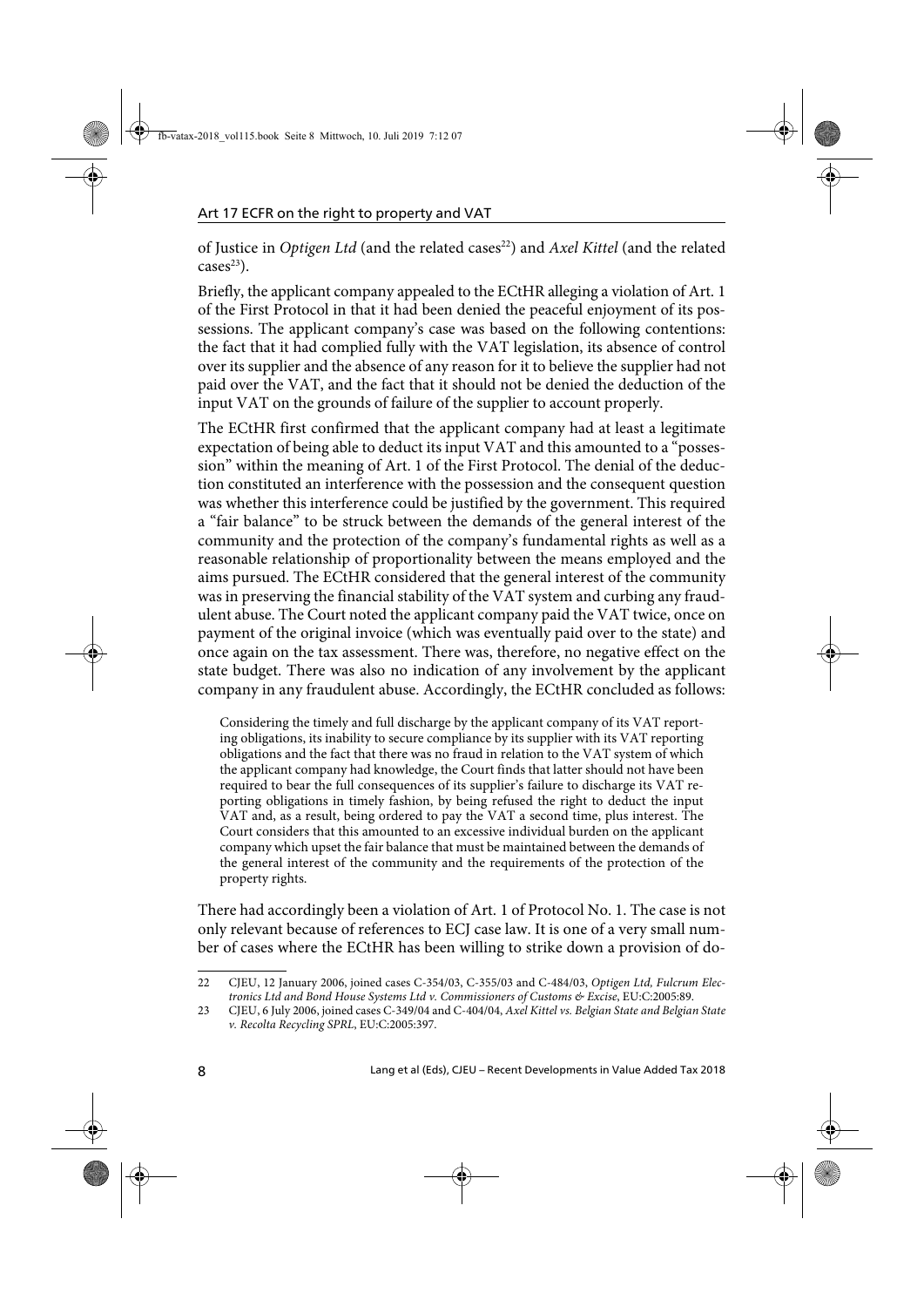mestic tax law as infringing Art. 1 of the First Protocol and where it has refused to accept that the national measure was within the wide margin of appreciation enjoined by states in tax matters.

## **5. Denial of the right to deduct in EU VAT law: Italmoda case**

The Italmoda case is related to the denial of the right to deduct in VAT fraud situations.<sup>24</sup> It is an interesting case as the CJEU seems to importantly limit the autonomy of the Member States in the application of the VAT rules, but not necessarily in favour of the taxpayer.

The facts were the following. Italmoda was a Dutch company trading shoes.<sup>25</sup> In 1999 and 2000, it was also carrying out supplies of computer equipment. This equipment, that it acquired in the Netherlands and in Germany under a Netherlands VAT identification number, was traded to customers established in Italy. The goods acquired in Germany were supplied directly from Germany to Italy. Italmoda had respected all its VAT requirements regarding the goods acquired in the Netherlands. However, for the goods bought in Germany, it had not declared any intra-Community acquisition (either in the Netherlands or in Germany). Moreover, no intra-Community acquisitions were reported by the Italian customers in Italy.

The Italian authorities decided to collect the VAT due by the Italian clients of Italmoda and denied their right to deduct input VAT. On the other hand, the Dutch tax authorities considered that Italmoda "had knowingly participated in fraudulent activity designed to evade VAT in Italy".<sup>26</sup> Therefore, they refused

the right to exemption in respect of the intra-Community supplies effected in that Member State, the right to deduct input tax and the right to a refund of the tax paid in respect of the goods originating in Germany, and consequently issued three additional assessments to Italmoda.<sup>27</sup>

The Dutch Court of Appeal however decided that "there was no justification for departing from the normal system of VAT collection and for refusing to apply the

<sup>24</sup> CJEU, 18 December 2014, joined cases C-131/13, C-163/13 and C-164/13, Italmoda, EU:C:2014:2455. The facts regarding the other companies concerned by the other joined cases (C-163/13 – Turbu/ C-164/13 – TMP) will not be analysed, as the requests for a preliminary ruling in these cases have been declared inadmissible.

<sup>25</sup> See CJEU, 18 December 2014, joined cases C-131/13, C-163/13 and C-164/13, Italmoda, EU:C:2014:2455, paras. 9–14.

<sup>26</sup> CJEU, 18 December 2014, joined cases C-131/13, C-163/13 and C-164/13, Italmoda, EU:C:2014:2455, para. 11.

<sup>27</sup> CJEU, 18 December 2014, joined cases C-131/13, C-163/13 and C-164/13, Italmoda, EU:C:2014:2455, para. 11.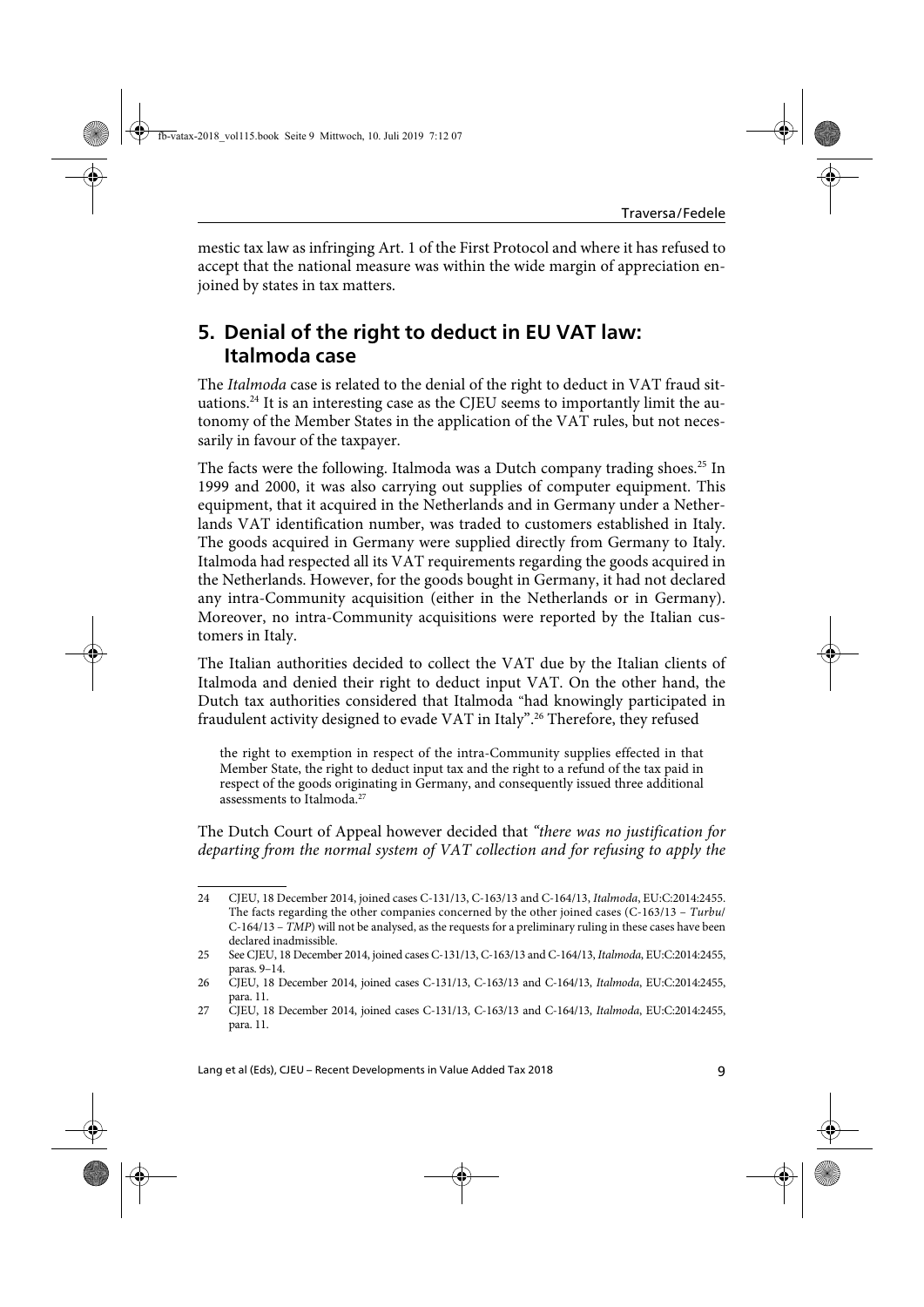exemption or the right to deduct VAT".<sup>28</sup> The case was then brought in front of the Supreme Court of the Netherlands (the Hoge Raad der Nederlanden), which noted that during the period in question (1999–2000), "the application of the exemption or the right of deduction was not subject, under Netherlands law, to the condition that the taxable person must not have deliberately participated in VAT evasion or in a tax avoidance arrangement".<sup>29</sup> This was however the reason invoked by the national authorities to deny the VAT rights concerned. The Dutch Supreme Court therefore decided to refer the matter to the CJEU.<sup>30</sup>

The two questions that are of interest in relation to the present discussion can be summarized as follows:

- On the basis of the EU law, should the national authorities and courts refuse to apply certain VAT rights (in the present case, exemption of intra-Community supply, right to deduct VAT or VAT refund) when VAT evasion has been established and the taxable person concerned knew of or should have known that he was participating therein, even if the national law does not provide any rule to refuse the application of those VAT rights?
- If the answer is positive, should these VAT rights also be refused (i) if the VAT fraud occurred in a Member State other than the Member State in which the goods were dispatched and (ii) if the taxable person concerned has met all the formal conditions imposed by the Member State of dispatch to benefit from the VAT rights and has always provided to that Member State all the required information in respect of the goods, the dispatch and the persons acquiring the goods in the Member State of arrival of the goods?

Regarding the first question, the CJEU first recalled that the prevention and the fight against fraud and abuse is "an objective recognised and encouraged " by the VAT Directive, and that a taxable person cannot rely on the application of EU law for fraudulent or abusive purposes.<sup>31</sup> The Court thus considered that these fundamental principles have always to be taken into account when a Member State is evaluating, in application of its procedural autonomy,<sup>32</sup> the possibility of denying

<sup>28</sup> CJEU, 18 December 2014, joined cases C-131/13, C-163/13 and C-164/13, Italmoda, EU:C:2014:2455, para. 13. The Gerechtshof te Amsterdam took account, in particular, of the fact that the tax evasion had taken place not in the Netherlands, but in Italy, and that Italmoda had, in the Netherlands, satisfied all the formal statutory conditions for the exemption to be applied.

<sup>29</sup> CJEU, 18 December 2014, joined cases C-131/13, C-163/13 and C-164/13, Italmoda, EU:C:2014:2455, para. 14.

<sup>30</sup> CJEU, 18 December 2014, joined cases C-131/13, C-163/13 and C-164/13, Italmoda, EU:C:2014:2455, para. 15.

<sup>31</sup> CJEU, 18 December 2014, joined cases C-131/13, C-163/13 and C-164/13, Italmoda, EU:C:2014:2455, paras. 42–43.

<sup>32</sup> The CJEU has indeed clearly stated in the Italmoda case that the denial of VAT rights "is the responsibility, in general, of the national authorities and courts, irrespective of the VAT right affected by the fraud". See CJEU, 18 December 2014, joined cases C-131/13, C-163/13 and C-164/13, Italmoda, EU:C:2014:2455, para. 46.